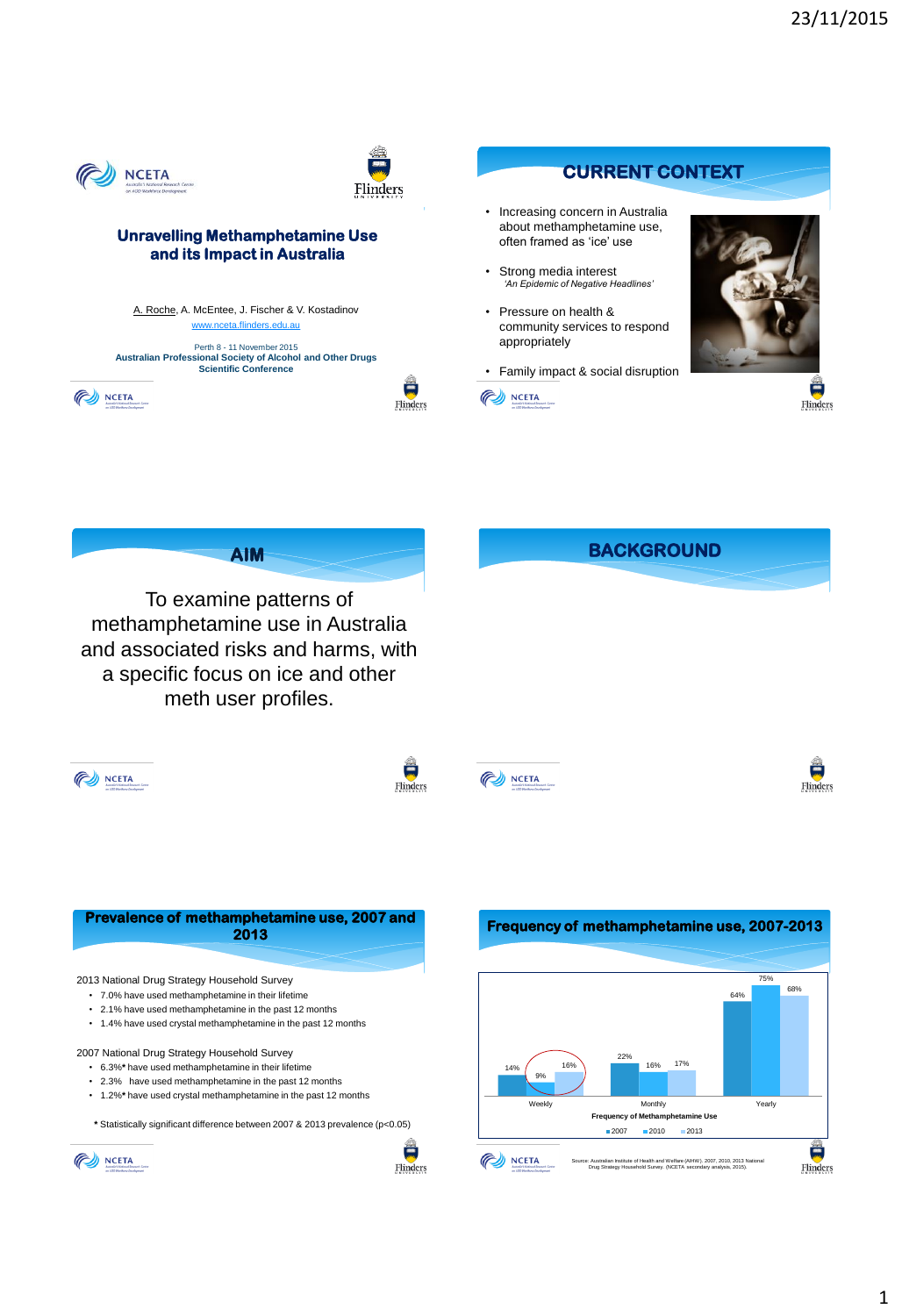







## **STUDY OBJECTIVE**

To compare the demographic, patterns of use, and risky behaviours of 'ice' users with 'other' methamphetamine users among respondents to the 2013 National Drug Strategy Household Survey.



- Secondary data analyses
- Datasets:
	- $\circ$  2013 National Drug Strategy Household Survey\*
	- o National Hospital Morbidity Dataset
	- o Alcohol and Other Drug National Minimum Dataset

 $\mathbf{\hat{x}}$  For the purposes of this presentation, the principle dataset used



 $\frac{2\pi}{100}$ 

Flinders



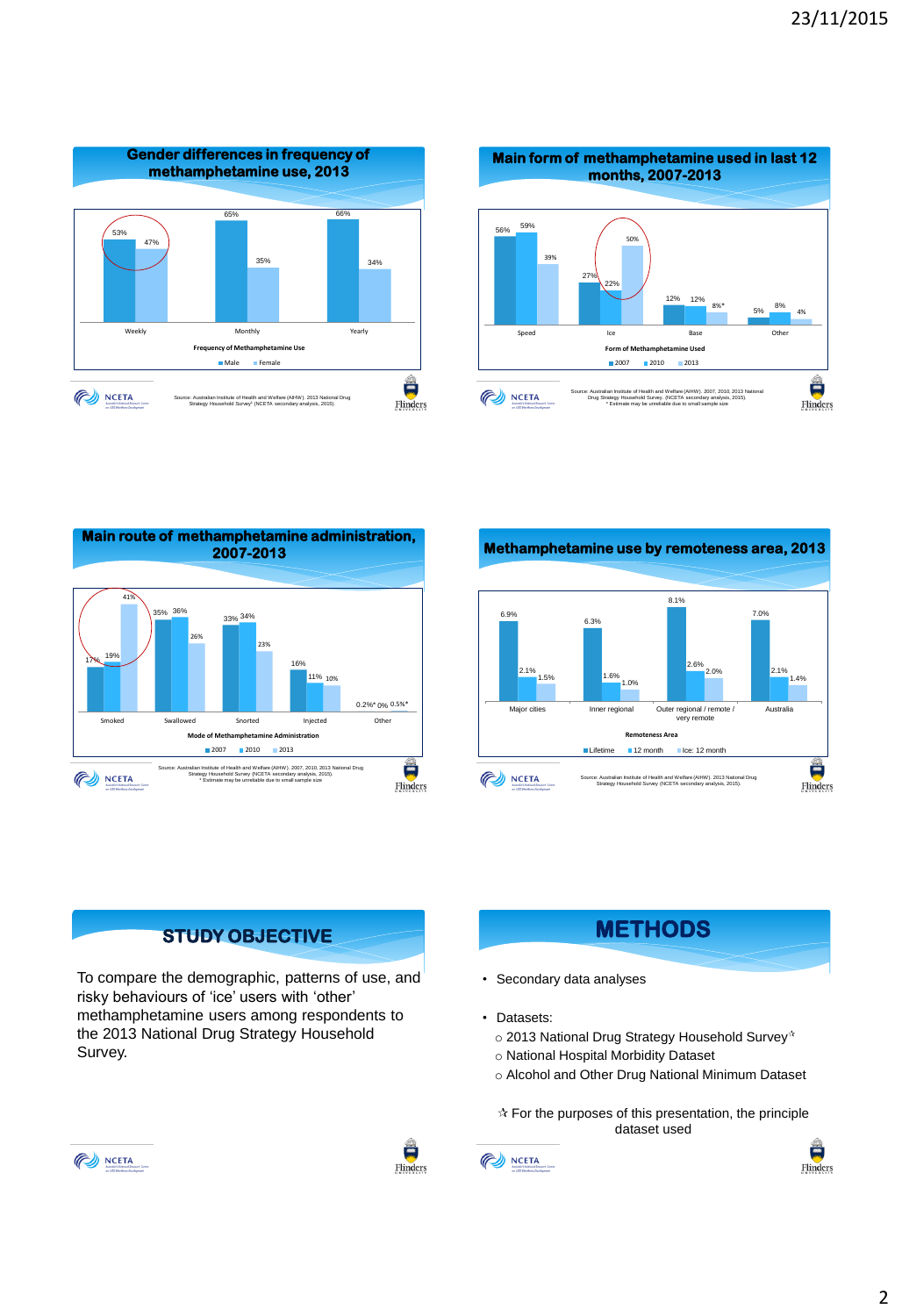

| Demographic characteristics: Ice and other |  |
|--------------------------------------------|--|
| methamphetamine users compared, 2013       |  |

|                            | <b>Total</b><br><b>Sample</b><br>$(\%)$ | <b>Ice Users</b><br>(%) | Other<br>Meth.<br>Users (%) | Significance<br>Test <sup>1</sup>                                                                                                                                                                                                               |
|----------------------------|-----------------------------------------|-------------------------|-----------------------------|-------------------------------------------------------------------------------------------------------------------------------------------------------------------------------------------------------------------------------------------------|
| Mean age                   | 30.1                                    | 28.8                    | 30.9                        | $t = -64.0, < 01$                                                                                                                                                                                                                               |
| <b>Male</b>                | 63.8                                    | 62.1                    | 63.9                        | $z=0.3$ , $p=0.36$                                                                                                                                                                                                                              |
| Female                     | 36.2                                    | 37.9                    | 36.1                        |                                                                                                                                                                                                                                                 |
| Heterosexual               | 87.7                                    | 82.5                    | 89.7                        | $z=1.9, p=0.03$                                                                                                                                                                                                                                 |
| Other                      | 12.3                                    | 17.5                    | 10.3                        |                                                                                                                                                                                                                                                 |
| Rural/remote               | 27.7                                    | 25.1                    | 28.5                        | $z=0.7$ , $p=0.24$                                                                                                                                                                                                                              |
| Major city                 | 72.3                                    | 74.9                    | 71.5                        |                                                                                                                                                                                                                                                 |
| Single                     | 68.4                                    | 74.0                    | 63.7                        | $z=2.0, p=0.02$                                                                                                                                                                                                                                 |
| Married/de facto           | 31.6                                    | 26.0                    | 36.3                        |                                                                                                                                                                                                                                                 |
| Did not finish high school | 39.2                                    | 44.5                    | 30.4                        | $z=2.7, p<.01$                                                                                                                                                                                                                                  |
| Finished high school       | 60.8                                    | 55.5                    | 69.6                        |                                                                                                                                                                                                                                                 |
| Not in paid work           | 35.6                                    | 41.6                    | 34.9                        | $z=1.3$ , $p=0.10$                                                                                                                                                                                                                              |
| In paid work               | 64.4                                    | 58.4                    | 65.1                        |                                                                                                                                                                                                                                                 |
|                            |                                         |                         |                             |                                                                                                                                                                                                                                                 |
|                            | and other methamphetamine users         |                         |                             | <sup>1</sup> One-tailed, 2 sample z test (or independent samples t-test for age) comparing ice<br>Source: Australian Institute of Health and Welfare (AIHW), 2013 National Drug<br>Strategy Household Survey. (NCETA secondary analysis, 2015). |

| Mean age of methamphetamine users, 2007-<br>2013                                                                                                                                                                                                                  |            |            |                |              |
|-------------------------------------------------------------------------------------------------------------------------------------------------------------------------------------------------------------------------------------------------------------------|------------|------------|----------------|--------------|
|                                                                                                                                                                                                                                                                   |            |            |                |              |
|                                                                                                                                                                                                                                                                   | 2007       | 2010       | 2013           | <b>Trend</b> |
| <b>Ice Users</b>                                                                                                                                                                                                                                                  | 29.5 years | 28.9 years | 28.8<br>vears* | ш            |
| <b>Other Methamphetamine Users</b>                                                                                                                                                                                                                                | 28.6 years | 30.0 years | 30.9<br>years* | Ф            |
| All Methamphetamine Users                                                                                                                                                                                                                                         | 28.9 years | 29.6 years | 30.1<br>years* |              |
| * Statistically significant difference between 2007 and 2013 (p<0.05)<br>Source: Australian Institute of Health and Welfare (AIHW), 2007, 2010, 2013 National<br>Drug Strategy Household Survey. (NCETA secondary analysis, 2015).<br>an 830 Westweet Development |            |            |                |              |

| <b>Patterns of use: Ice and other methamphetamine users</b> |  |
|-------------------------------------------------------------|--|
| compared, 2013                                              |  |

|                                                 |                         | Total<br>Sample (%) | <b>Ice Users</b><br>(%) | Other<br>Meth.<br><b>Users</b><br>(%) | <b>Significance</b><br>Test <sup>1</sup> |
|-------------------------------------------------|-------------------------|---------------------|-------------------------|---------------------------------------|------------------------------------------|
| Main form of meth.<br>used in past 12<br>months | Ice                     | 50.4                | ۰                       | $\overline{\phantom{0}}$              | ٠                                        |
|                                                 | Other                   | 49.6                | $\overline{a}$          | -                                     |                                          |
| <b>Frequency of use</b>                         | Regular <sup>2</sup>    | 32.1                | 45.5                    | 23.3                                  | $z=4.4$ , $p<.01$                        |
|                                                 | Occasional <sup>3</sup> | 67.9                | 54.5                    | 76.7                                  |                                          |
| Average amount<br>used                          | 0.6g or more            | 14.5                | 8.0                     | 18.5                                  |                                          |
|                                                 | 0.5g or less            | 85.5                | 92.0                    | 81.5                                  | $z=2.7, p<.01$                           |

<sup>1</sup> One-tailed, 2 sample z test (or independent samples t-test for age) comparing ice and other methamphetamine users<br><sup>3</sup> Atonthly or more often<br><sup>3</sup> At least yearly but less than monthly



| Source: Australian Institute of Health and Welfare (AIHW), 2013 National Drug |
|-------------------------------------------------------------------------------|
| Strategy Household Survey. (NCETA secondary analysis, 2015).                  |
|                                                                               |
|                                                                               |
|                                                                               |

| <b>Predictors of ice use</b><br>(Logistic regression, reference category: other methamphetamine users) |                                                                                                                                               |           |                 |       |  |  |
|--------------------------------------------------------------------------------------------------------|-----------------------------------------------------------------------------------------------------------------------------------------------|-----------|-----------------|-------|--|--|
|                                                                                                        | p                                                                                                                                             | <b>OR</b> | 95% CI<br>Lower | Upper |  |  |
| Undertook at least one risky activity (RC: No)                                                         |                                                                                                                                               |           |                 |       |  |  |
| Yes                                                                                                    | 0.00                                                                                                                                          | 2.52      | 1.40            | 4.55  |  |  |
| Average amount used (RC: 0.5g or less)                                                                 |                                                                                                                                               |           |                 |       |  |  |
| 0.6g or more                                                                                           | 0.00                                                                                                                                          | 0.22      | 0.08            | 0.59  |  |  |
| Rurality (RC: Major cities)                                                                            |                                                                                                                                               |           |                 |       |  |  |
| Rural/remote                                                                                           | 0.03                                                                                                                                          | 0.49      | 0.25            | 0.94  |  |  |
| Education (RC: Finished high school)                                                                   |                                                                                                                                               |           |                 |       |  |  |
| Did not finish high school                                                                             | 0.04                                                                                                                                          | 1.92      | 1.05            | 3.53  |  |  |
| n 830 Westform Grodown                                                                                 | Source: Australian Institute of Health and Welfare (AIHW), 2013 National Drug<br>Strategy Household Survey. (NCETA secondary analysis, 2015). |           |                 |       |  |  |

|                                             |                  | <b>Total</b><br>Sample (%) | Ice<br>Users $(x)$ | Other<br>Meth.<br>Users $(\%)$ | Significance<br>Test <sup>1</sup> |
|---------------------------------------------|------------------|----------------------------|--------------------|--------------------------------|-----------------------------------|
| Undertook at least one                      | Yes              | 60.4                       | 67.5               | 55.6                           |                                   |
| risky activity                              | No               | 39.6                       | 32.5               | 44.4                           | Z=2.2, p=0.01                     |
| Other illicit drug use                      | Yes              | 91.9                       | 91.3               | 93.9                           | $Z=0.9, p=0.18$                   |
|                                             | No               | 8.1                        | 8.7                | 6.1                            |                                   |
| <b>Smoking status</b>                       | Smoker           | 64.8                       | 68.9               | 57.6                           |                                   |
|                                             | Non-smoker       | 35.2                       | 31.1               | 42.4                           | Z=2.2, p=0.02                     |
| <b>Drinking status</b>                      | Risky drinker    | 68.5                       | 68.0               | 73.2                           |                                   |
|                                             | Low risk drinker | 31.5                       | 32.0               | 26.8                           | Z=1.1, p=0.14                     |
| <b>Ever treated for</b>                     | Yes              | 28.3                       | 32.1               | 20.9                           |                                   |
| alcohol/drug use                            | No               | 71.7                       | 67.9               | 79.1                           | Z=2.2, p=0.01                     |
|                                             | High-very high   | 28.2                       | 30.8               | 22.6                           |                                   |
| <b>Psychological distress</b>               | Low-moderate     | 71.8                       | 69.2               | 77.4                           | Z=1.7, p=0.04                     |
| Unsuccessfully tried to<br>reduce/cease úse | Yes              | 11.7                       | 15.2               | 6.9                            |                                   |
|                                             | No               | 88.3                       | 84.8               | 93.1                           | $Z=2.5, p=0.01$                   |

Source: Australian Institute of Health and Welfare (AIHW). 2013 National Drug Strategy Household Survey. (NCETA secondary analysis, 2015).

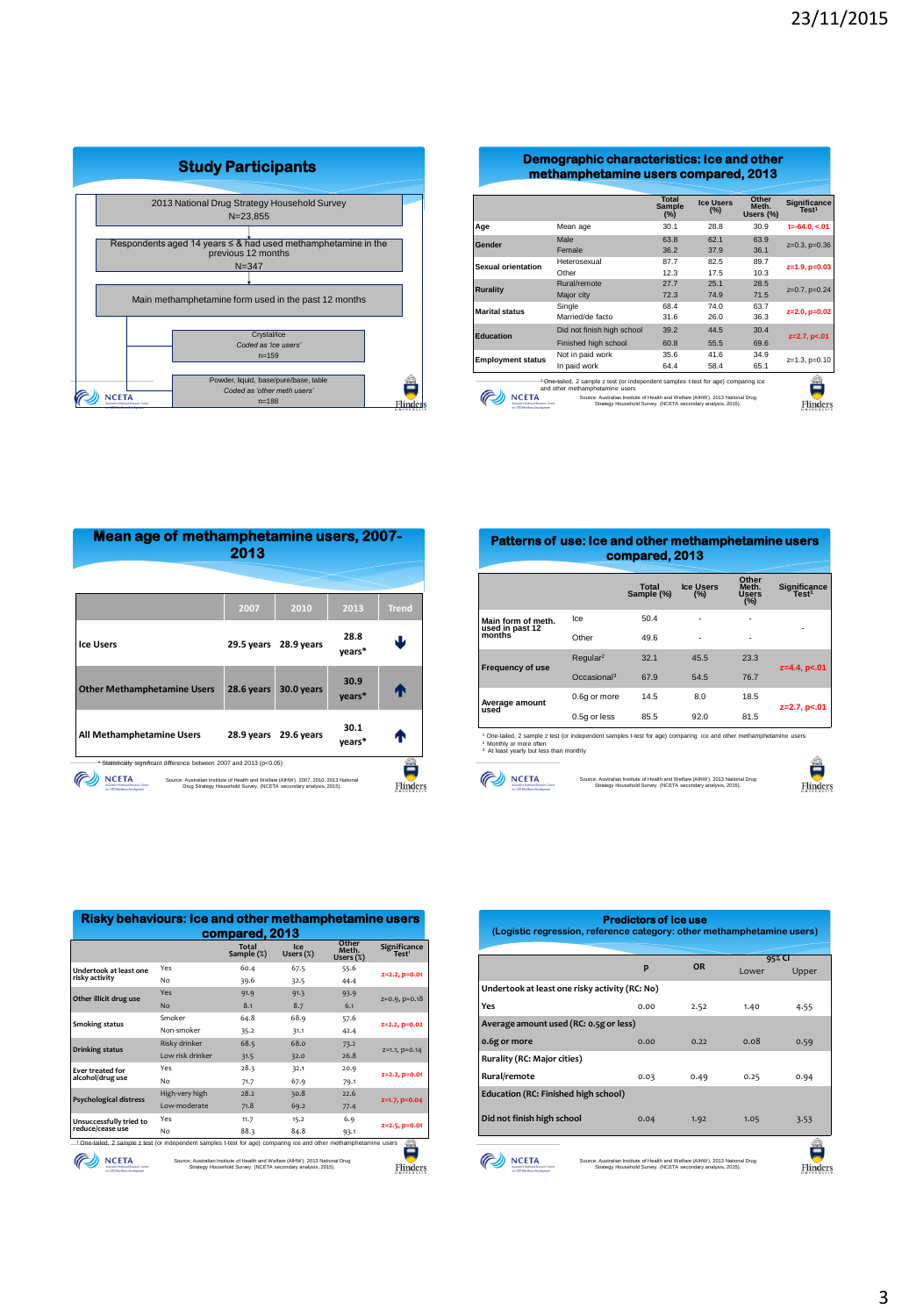



**Hospital separations: methamphetamine vs other stimulants, 2008/09-2012/13**  81% 82% 70% 71% 65% 35% 30% 29% 19% 18% 2008/09 2009/10 2010/11 2011/12 2012/13 **Financial Year** Methamphetamines **Communism** Other stimulants 簋 NCETA

Source: Australian Institute of Health and Welfare (AIHW). 2008-2013 National Hospital Morbidity Database (NCETA secondary analysis, 2015).





Flinders

4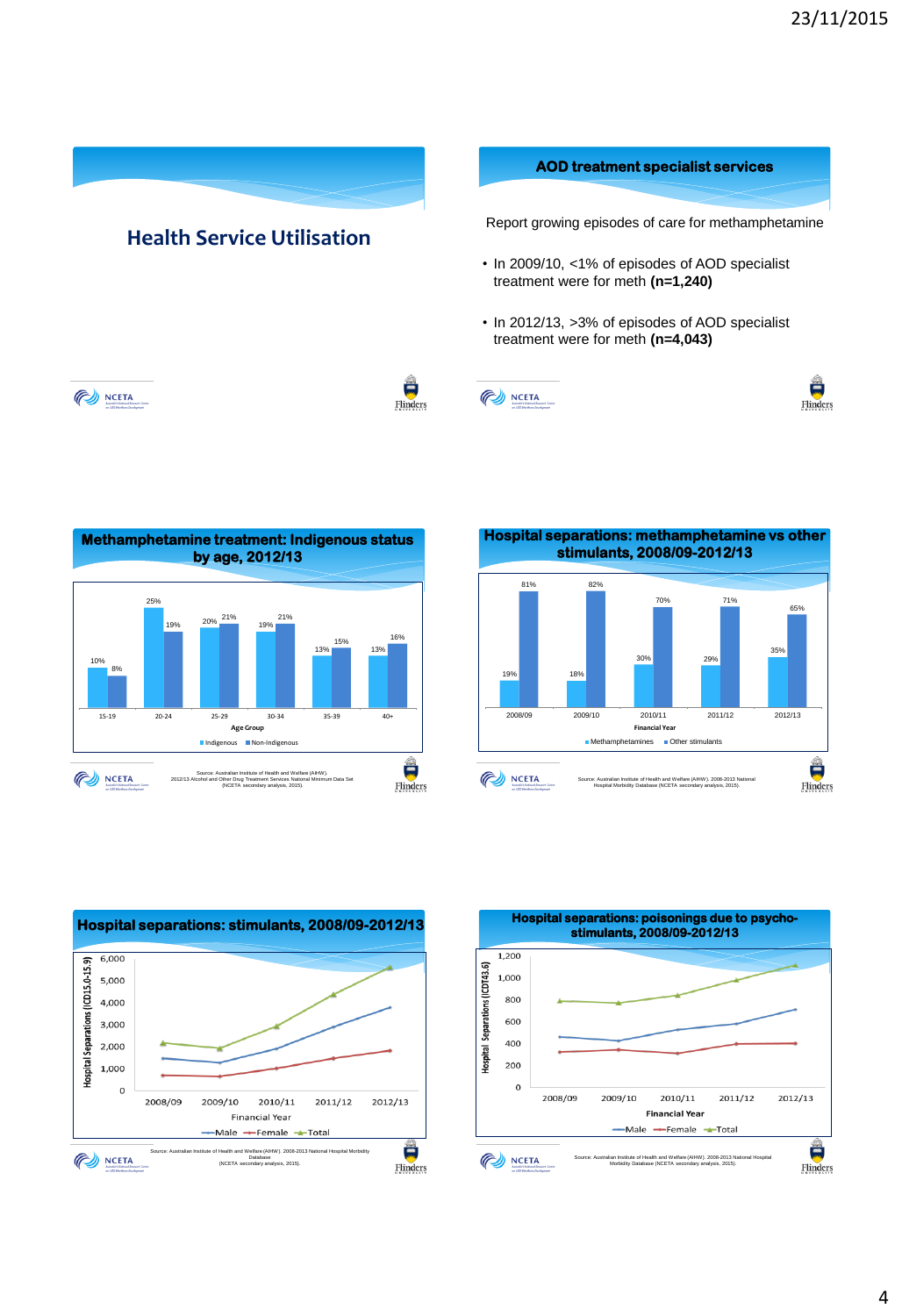







## **Reducing Stigma CONCLUSION**

**In order to minimise potential harms from methamphetamine use, encourage people into treatment, and ensure the provision of appropriate evidence based care, it is crucially important to not stigmatise drug use.**

## **Stigmatising users reduces the prospect that those who need care will seek it.**

**Strong supportive messages are needed that highlight that treatment is effective and can be provided in various forms.** 

- Ice use is more prevalent among vulnerable populations of methamphetamine users, exacerbating inherent risks & harms.
- Compared to other meth users, ice users:
	- o Are significantly:
		- Less likely to have completed their education
		- More likely to undertake risky behaviours & to live in rural/remote areas
	- o Use less amounts, but more frequently.
- Effective tailored interventions are required that reflect the needs of different sub-populations of users.

**NCETA**